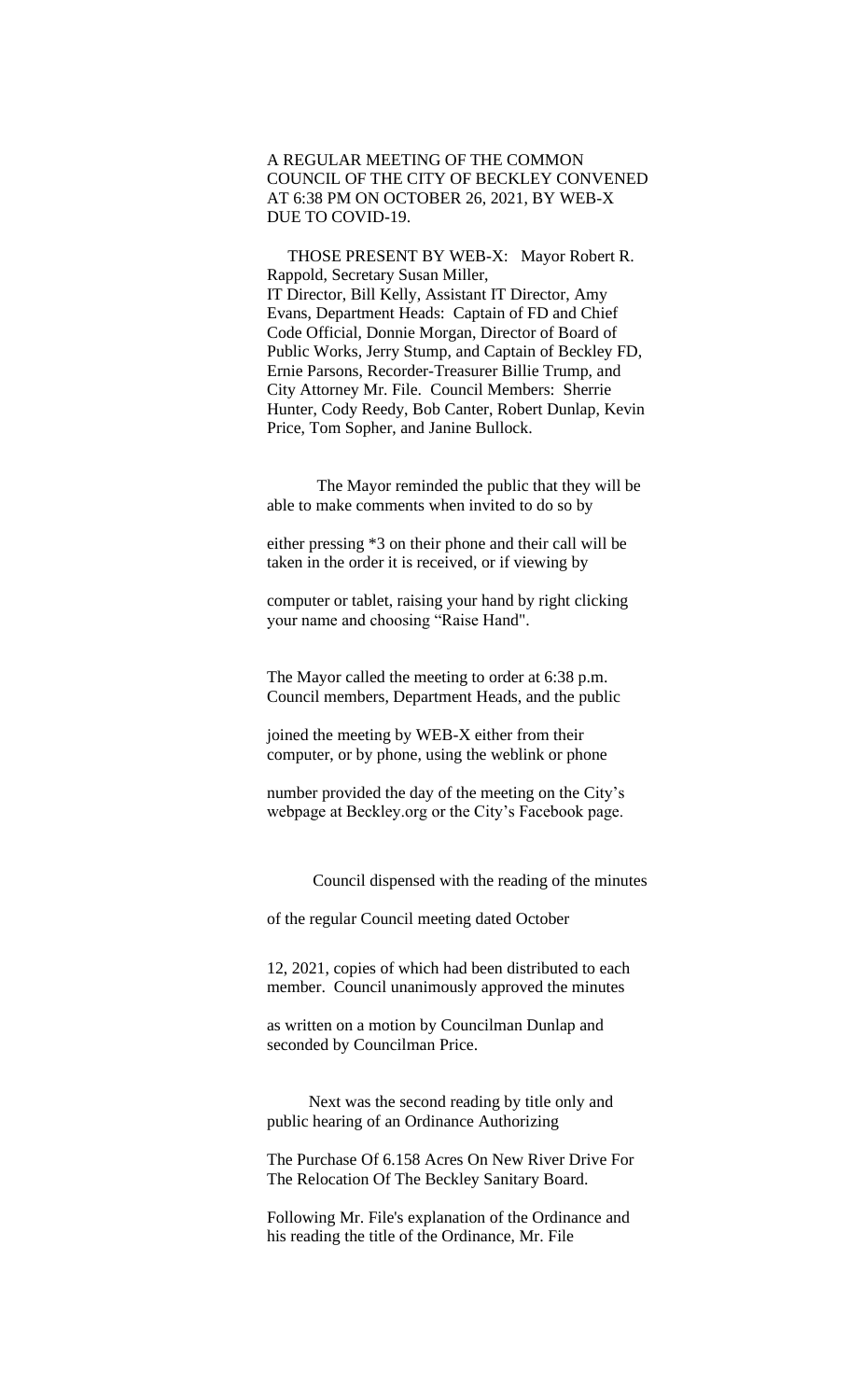opened the public meeting. There were no public comments. Mr. File closed the public meeting.

Motion to adopt the Ordinance was made by Councilman Price, seconded by Councilman Reedy, and

unanimously approved by Council. The Ordinance is hereby incorporated into these minutes.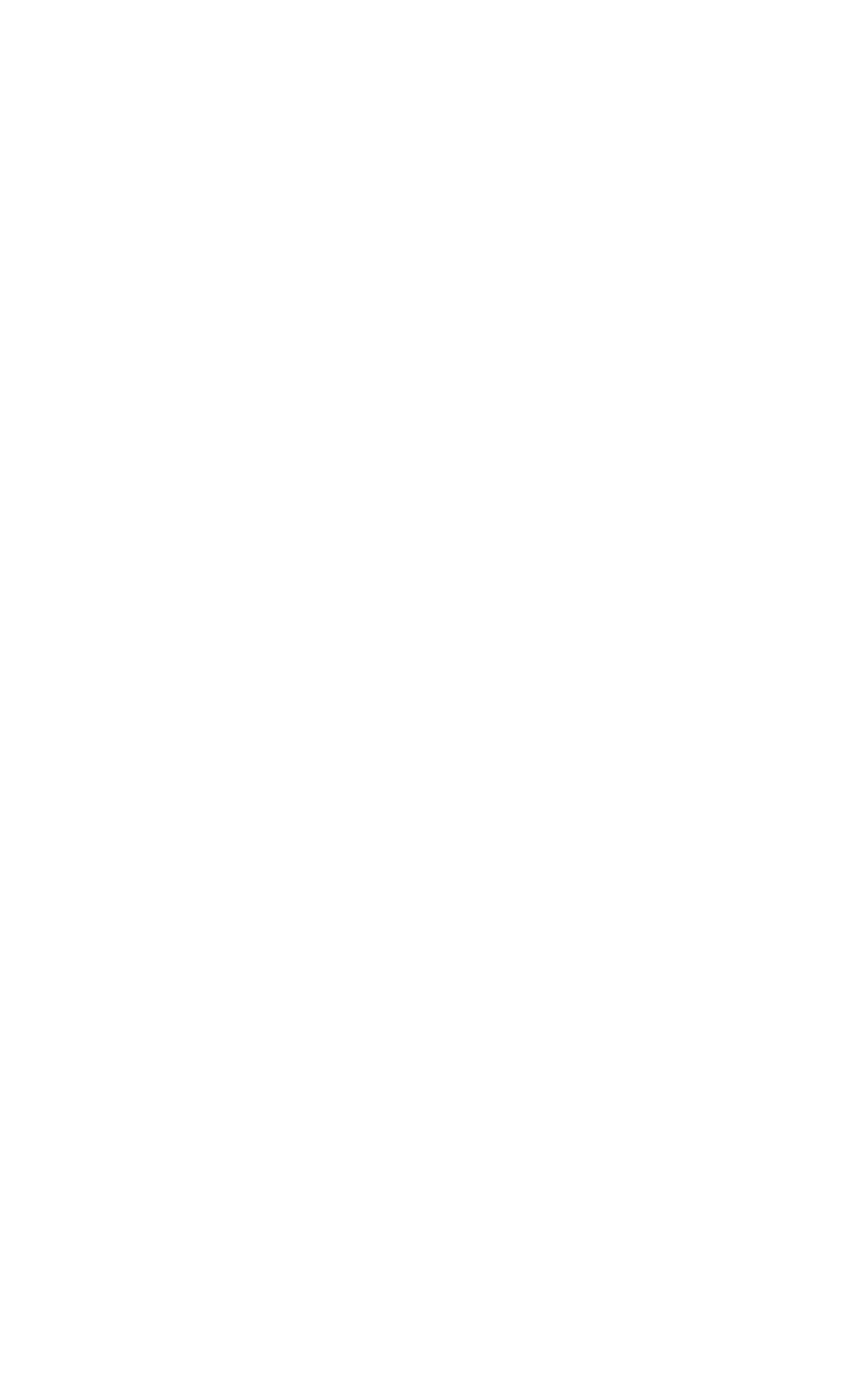Next, the Mayor nominated Jessica McGuire to join the Human Rights Commission. Motion was made by

Councilwoman Hunter, seconded by Councilman Dunlap and unanimously approved by Council.

Next, Recorder Treasurer Billie Trump opened the only bid received for roof repair to the Welcome Center

which was from JH Building & Contracting, LLC in the amount of \$46,500.00. This bid will be given to

Councilwoman Hunter, Councilman Reedy, and the Director of Board of Public Works, Jerry Stump

for their review and possible award. The bid is hereby incorporated into these minutes.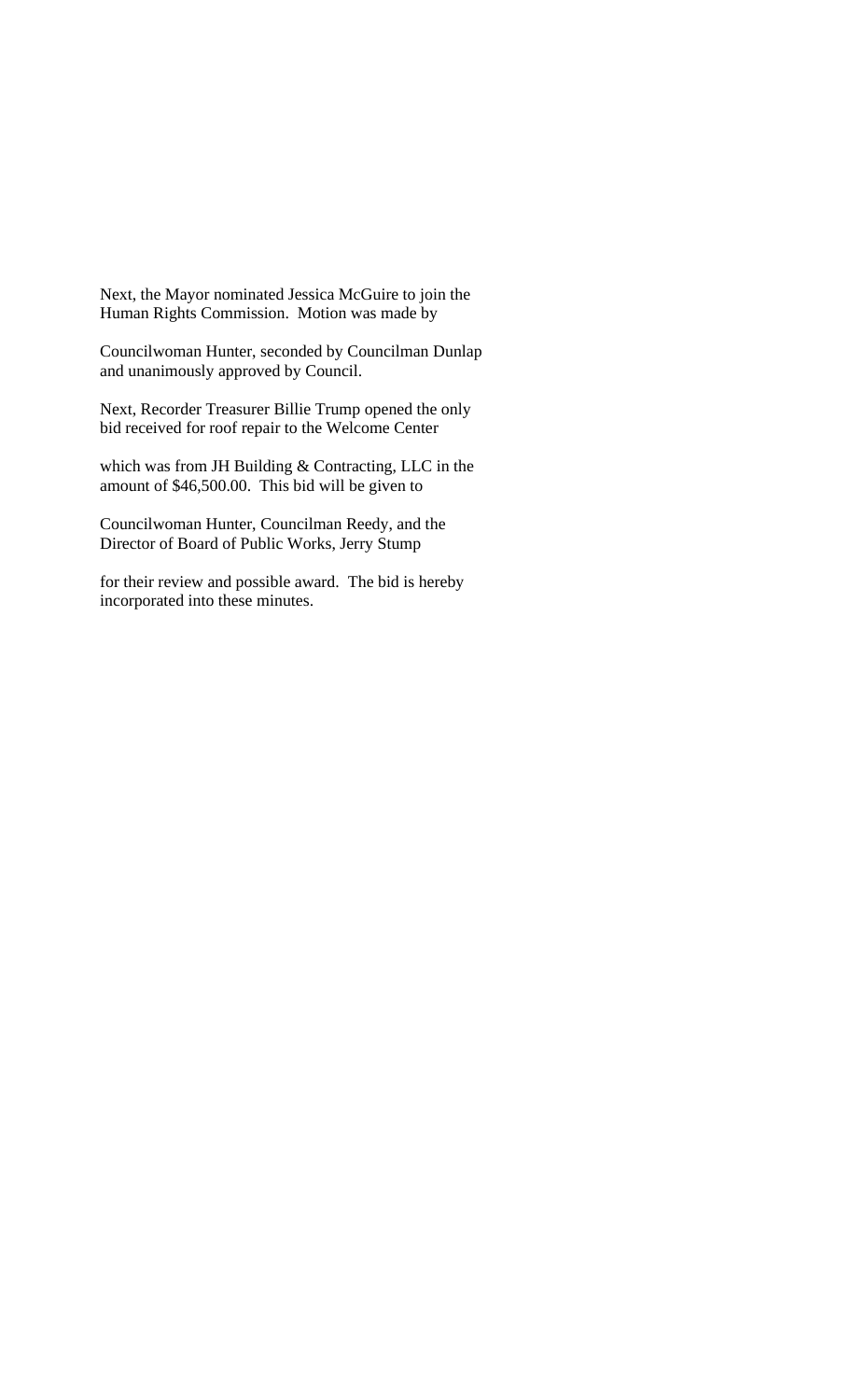The Mayor read a Proclamation titled "Extra Mile Day" which is observed November 1, 2021, and thanked

everyone for their hard work for going above and beyond.

 OLD BUSINESS: The Mayor thanked Captain Joe Coughlin of the Beckley FD, Captain Morgan, and

Recorder Treasurer Billie Trump for their work on the updated map of the City that highlights the Wards.

Mr. Trump said that the map was updated according to the U.S. Census Bureau information. The Mayor

announced a Workshop is scheduled Monday, November 1, 2021, at 5:05 p.m. On the agenda is the updated

Ward map for Council's review and the Ordinance regarding Self Storage Units. The Mayor discussed the

proposal of South Fayette Street becoming honorarily renamed. He mentioned Reverend Daniel Stratton as a

consideration for the honorary renaming as he was a distinguished local citizen who overcame tremendous

obstacles. Councilman Tom Sopher mentioned possibly renaming the street Bill Withers Way.